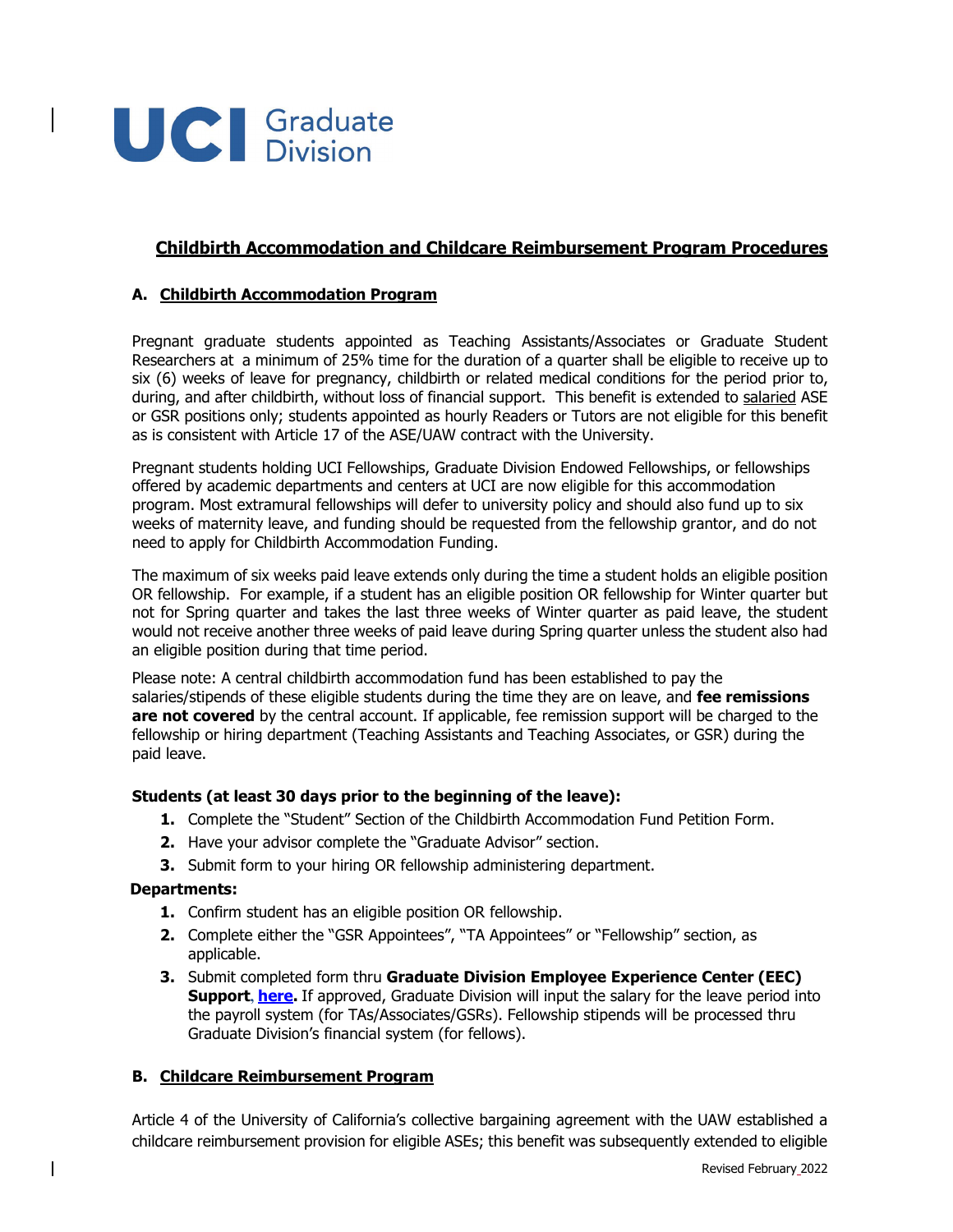GSRs and graduate student fellows who meet certain criteria. Eligible graduate students may receive one reimbursement per term (Fall, Winter, Spring, Summer) for eligible childcare expenses. Summer reimbursement is for position or fellowships held between July 1 and September 30 only. Please see the Graduate Division website for the maximum amount of reimbursement per term.

An eligible **ASE/GSR** is a registered graduate student with at least a 25% position for the duration of the term who has (a) qualified dependent(s). GSRs employed during the Summer must hold a minimum six-week position of at least 25% to be eligible for reimbursement. An eligible **fellow** is a registered graduate student with a university-administered fellowship who has (a) qualified dependent(s). To be eligible for the program, the student's university-administered fellowship must cover the full amount of California resident fees and tuition as well as provide a minimum stipend of \$6,000 for the term to be reimbursed. During the Summer, the fellowship must provide a minimum stipend of \$6,000. To be eligible for reimbursement during the Summer term, the student must also be registered in the regular academic terms preceding and following the Summer session. For purposes of this program, qualified dependents shall include children, in the custody of the student, who are age 12 or under on July 1.

ASE and GSR childcare reimbursements will be paid through payroll as taxable earnings. Fellow childcare reimbursements will be processed thru Graduate Division's financial system and will be provided in the same manner in which you usually receive a stipend payment, either direct deposit or a paper check.

# \*Two eligible students may not each claim reimbursement for the same childcare expense for an eligible child unless the expense exceeded the term dollar limit. In that case, the second eligible student may claim only the additional expense for reimbursement.

The childcare provider must have a valid tax I.D. or Social Security number. If the center cares for six or more dependents who are not residents, it must comply with all state and local licensing laws and applicable regulations. Childcare provided by the spouse; a child of the graduate student under age 19; a friend or relative living in the same household as the graduate student; someone else the graduate student claims as a dependent for tax purposes; or care provided on weekends, except in the event of scheduled classes or exams, or university holidays is not reimbursable. Please see below **exception** for the 2021-2022 academic year.

ASEs/GSRs and those on fellowship will be permitted to seek reimbursement for childcare provided by a friend or relative living in the same household as the graduate student if they are not:

- A person for whom the grad student (or the grad student's spouse if filing jointly) can claim as a dependent
- The grad student's child who was under age 19 at the end of the year, even if the child isn't the grad student's dependent;
- A person who was the grad student's spouse any time during the year; or
- The parent of the grad student's qualifying person if the qualifying person is the grad student's child and under age 13

A student may apply for both Childbirth Accommodation funding and Childcare Reimbursement funding in the same term as long as they have an eligible position for both benefits  $-$  but they may not be